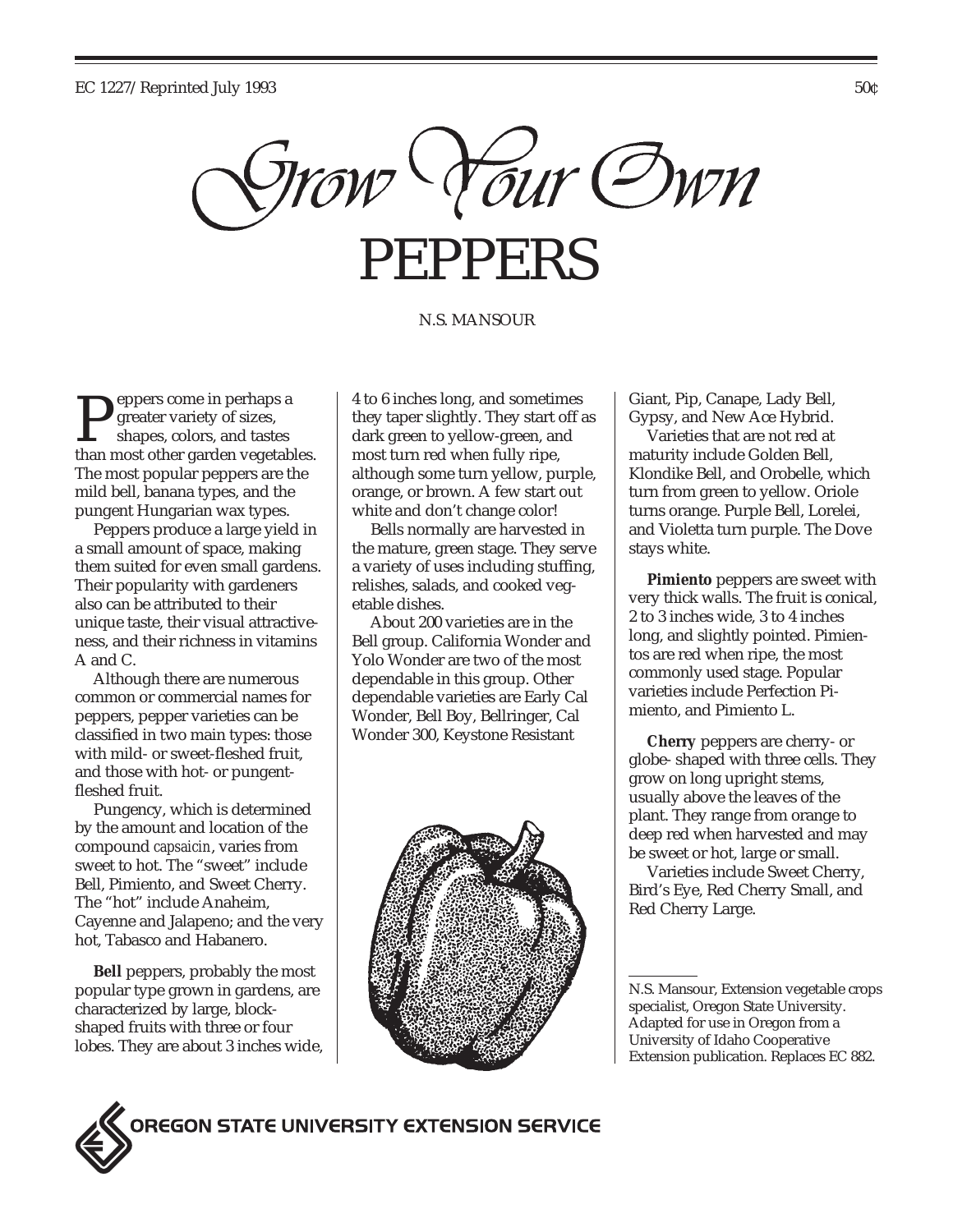**Celestial** peppers arc coneshaped and taste very hot. They grow upright above the plant's leaves. They're 3 ⁄4 inch to 2 inches long, have three cells, and may or may not change color from yellowish to red or purplish to light, orange-red.

Different colored fruit can grow on a plant at the same time, making the plant colorful and attractive. Celestial peppers are ornamental, grow best in containers, and are good patio plants. Popular varieties are Celestial, Floral Gem, and Fresno Chile.

**Tabasco** peppers are 1 to 3 inches long, slim, tapered, and very hot. They are attractive ornamental plants that provide fruit you can harvest. The most popular pepper of this group is Tabasco, grown commercially for making tabasco sauce. Other hot peppers are Chili Piquin, Coral Gem, Japanese Cluster, Thai Hot, and Small Red Chili.

**Ornamental and novelty** peppers include the varieties Riot, Marbels, and the orange, lanternshaped, ultra-hot Habanero.

### **Climatic requirements**

Because peppers are of tropical origin and in the same family as tomatoes and eggplant, they thrive when temperatures are warm. Consequently, delay transplanting until the danger of frost is past.

The ideal temperature for growing green peppers is 70 to 80°F during the day and 60 to 70°F at night.

Blossoms may not set fruit if temperatures are below these ranges or if soil is too dry.

Some varieties that experience temperatures below 60°F will not even blossom. Select the variety most suited to your area's temperature.

Peppers mature slowly. Under good growing conditions, they take at least 45 to 55 days after pollination to produce harvestable fruit. For this reason, several varieties should not be grown where the frost-free season is less than 120 days.

In many areas, temperatures during the day and night are so low that even without frost, maturity may take an additional 15 to 20 days.

Other environmental conditions that cause an extreme loss of water result in the dropping of flower buds, flowers, and small fruit. Even though there may be adequate moisture available in the soil, a dry (low- humidity), warm, or windy day will cause rapid, excessive transpiration that the plant can't tolerate. Low soil moisture also can cause buds and blossoms to drop.

## **Soil preparation**

Pepper plants grow best in warm, well-drained soils of moderate fertility and good tilth. Seedbed preparation should start when the soil has sufficient moisture to form a mud ball that crumbles into medium-sized fragments.

Cultivation should mix crop residues and organic matter in the top 7 to 8 inches of soil. It should destroy current weed growth and provide a small, granular type of bed for transplanting. Overcultivated soil becomes powdery and has a tendency to crust. Ideal pH for peppers is 6.0 to 8.0.

# **Fertilizer**

One pound of a pre-plant fertilizer (20-20-20, for example) for each 100 square feet is recommended. One week after blossoming begins, sidedress with  $1\%$ ounces of ammonium sulfate for each 10 feet of row.

You can base the amount of fertilizer you apply on a soil test report from the OSU Soils Laboratory or a private testing laboratory, if you wish.

# **Planting transplants**

Peppers are best started in home gardens by using transplants after the soil has warmed in the spring. Peppers should start growing quickly after planting and maintain a rapid growth rate.

If peppers start blooming and set fruit while the plants are too small, they will be stunted and fail to develop the plant size necessary for a good yield. Such premature fruit should be removed.

Don't attempt to grow peppers from seed unless you have a greenhouse or a hotbed with good exposure to sunlight. Pepper seedlings don't grow satisfactorily



Pepper seedlings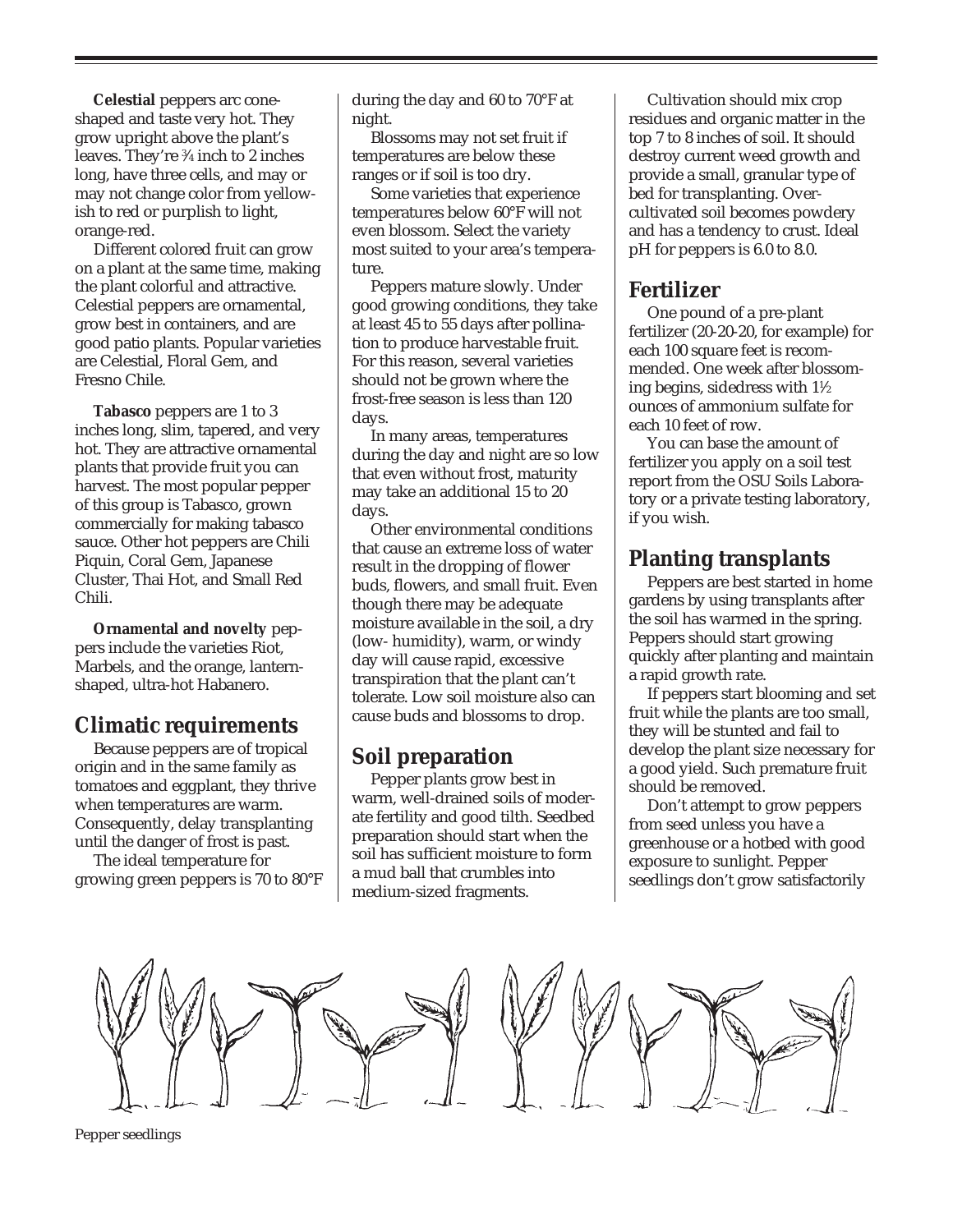under house lights or on windowsills.

Transplant stocky, sturdy plants into a well-prepared soil that has been fertilized before. Normally, a pre-plant fertilizer of 0.2 pound nitrogen for each 100 square feet is recommended. When first fruits set, sidedress with  $1\frac{1}{2}$  ounces ammonium sulfate for every 10 feet of row space.

Make the transplant holes 3 to 4 inches deep and about 14 to 18 inches apart in the row. Space the rows 24 to 36 inches apart. Before planting, fill the holes with water and let it soak in.

Move the plants carefully from the box or flat and set them in the transplant holes. Leave as much soil as possible around the roots. Fill the hole with soil and pack loosely around the plant.

Don't cover the roots deeper than the original soil ball. Leave a slightly sunken area around each plant to hold water. Water the plants after planting.

Try to transplant peppers in the evening or on a cloudy day. This will keep the plants from wilting and getting too dry. You can use a board or shingle to protect transplants from excessive wind and sun.

While use of peppers varies from family to family, about three to four hot pepper plants and eight to ten sweet pepper plants usually are enough for a family of four.

# **Plastic mulches and row covers**

Peppers respond well to plastic mulch and row covers. Plastic mulch should be black or the new photo-selective plastic that maximizes soil warming yet controls weeds. Row covers, if used, should be removed when temperatures inside the cover exceed 90°F for 2 or 3 consecutive days at mid afternoon.

# **Cultivation and watering**

If cultivation is necessary to remove other plant competition, it should be shallow. Deep cultivation close to the plants will destroy much of the root system and reduce yield and quality.

After the plants are well established, applied mulches can conserve soil moisture, prevent soil compaction, and help suppress weed growth.

## **Insects and diseases**

These insects may be a problem: green peach aphid, garden symphylan, flea beetles, spider mites, and wireworms.

Disease also can hurt pepper plants. These include: curly top virus, alfalfa mosaic virus, tomato ringspot virus, anthracnose, cercospora leaf spot, common mosaic, root rot, and verticillium wilt. See Fact Sheet 242, *Discourage Plant Diseases in Your Home Garden,* for more information (no charge for single copy; order from Publications Orders, Agricultural Communications, Oregon State University, Administrative Services 422, Corvallis, OR 97331-2119).

# **Harvesting and drying**

You can harvest at any time. Peppers generally are harvested by breaking them from the plant, leaving the stem attached to the fruits. Be careful not to break entire branches from the plant.

Some gardeners prefer to cut off the fruits to prevent damage to the plant. If peppers are picked as they mature, yields will be greater.

The first peppers should be ready 8 to 10 weeks after transplanting. The Bell varieties, however, usually are picked when they are full-grown and mature—3 to 4 inches long, firm, and the desired color.

When the fruits are mature, they will break easily from the plant. The



fruits may be left on the plant to ripen fully to a red or yellow color. Hot peppers, except Jalapeno (which remains green when ripe), are usually harvested at the red ripe stage.

Two methods are used to dry hot peppers.

The traditional method is to pick fruits when mature, tie the stems together, and hang them in a dry area such as a garage. Avoid direct sunlight, and check the fruit daily to be sure no rot is developing. If a fruit rots, pull it from the bunch and discard it.

A simpler method consists of pulling up the entire plant and hanging it upside down in a dark, dry area for 3 to 4 weeks. Leaves will keep the fruits apart, so there is no need to check for rot. When fruits are dry, pull off and store.

### **Storage**

In general, fresh peppers have a short storage life (1 to 2 weeks). Cool, moist conditions (45 to 50°F) and 85 to 90% relative humidity make for ideal storage. Freeze peppers whole or in slices. Peppers frozen without blanching are best in uncooked foods. Blanched peppers are easier to pack and are best in cooked foods.

Store hot peppers after drying in an airtight container out of the heat and direct sunlight. They will keep their hot flavor for several years if stored properly.